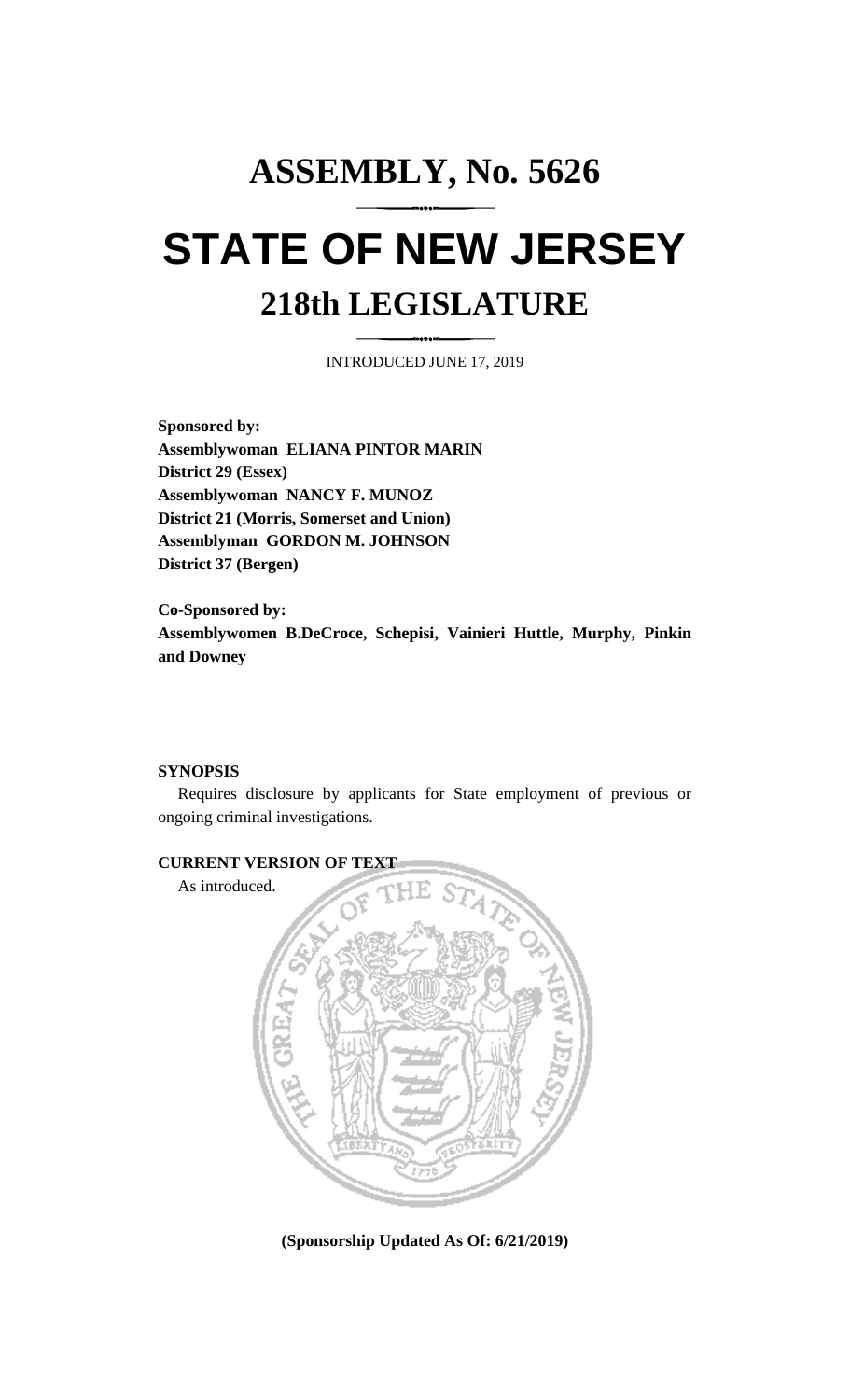**AN ACT** concerning the hiring of State employees and supplementing Title 11A of the New Jersey Statutes.

 **BE IT ENACTED** *by the Senate and General Assembly of the State of New Jersey:*

 1. The commission shall create a form to be included, in a manner consistent with P.L.2014, c.32 (C.34:6B-11 et seq.), with every application for public employment in the classified, unclassified, and senior executive service of State government. The form shall inquire of the applicant whether the applicant is or has ever been the subject of an investigation by any law enforcement agency in this State for the commission of a crime under Title 2C of the New Jersey Statutes; whether the investigation concerns or concerned an accusation levied by another employee of the State agency to which the applicant is applying; whether the applicant was arrested, charged, indicted, or convicted pursuant to such investigation; and the result of any subsequent appellate filings concerning the applicant in relation thereto. The form shall further inquire whether the applicant has ever been arrested, charged, 21 indicted, or convicted under N.J.S.2C:14-2 or N.J.S.2C:14-3.

 For purposes of this section, "law enforcement agency" means a county or municipal police department or force, a county corrections department, a county sheriff's office, the police department of a State agency, the State Department of Corrections, and the State Police. "State agency" means any of the principal departments in the Executive Branch of the State Government, and any division, board, bureau, office, commission or other instrumentality within or created by such department, and any independent State authority, commission, instrumentality or agency. 

 2. This act shall take effect on the 60th day following enactment.

- 
- 
- 

## STATEMENT

 This bill requires the Civil Service Commission to create a form pertaining to criminal investigations of applicants for State employment that will be included with every application for public employment in the classified, unclassified, and senior executive service of State government.

 The form must be included in the application process in a manner consistent with "The Opportunity to Compete Act," and will ask the following: whether the applicant is or has ever been the subject of a criminal investigation by any law enforcement agency in this State; whether the investigation concerns or concerned an accusation levied by another employee of the same State agency to